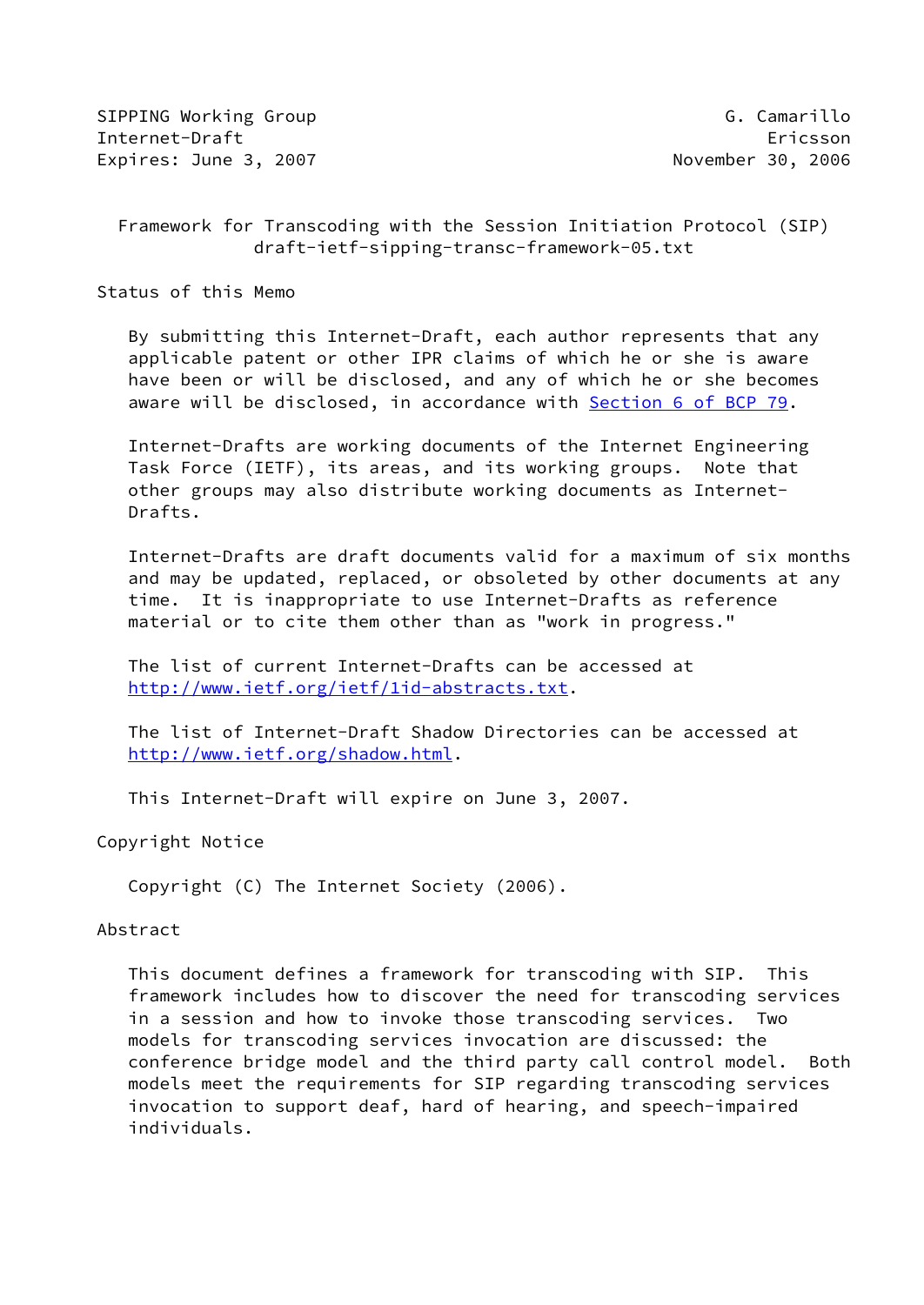Internet-Draft Transcoding Framework November 2006

# Table of Contents

| Discovery of the Need for Transcoding Services $\cdots$ 3 |  |
|-----------------------------------------------------------|--|
| $\frac{3}{2}$ . Transcoding Services Invocation 4         |  |
| $3.1$ . Third Party Call Control Transcoding Model 5      |  |
| $3.2$ . Conference Bridge Transcoding Model 6             |  |
| 4. Security Considerations 8                              |  |
|                                                           |  |
|                                                           |  |
|                                                           |  |
| 7.1. Normative References 9                               |  |
| 7.2. Informative References 10                            |  |
|                                                           |  |
| Intellectual Property and Copyright Statements 12         |  |
|                                                           |  |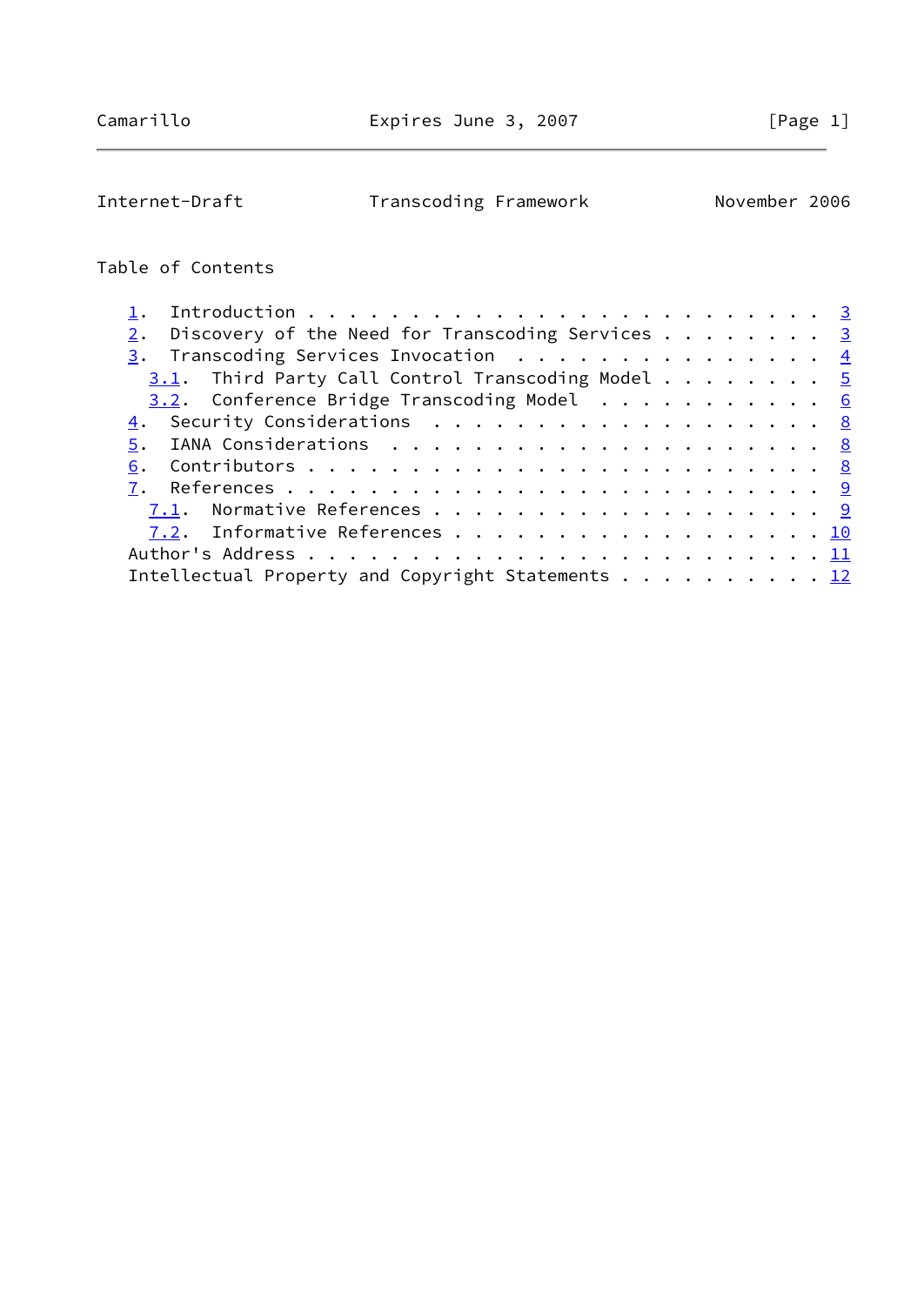Camarillo Expires June 3, 2007 [Page 2]

<span id="page-2-1"></span>

Internet-Draft Transcoding Framework November 2006

#### <span id="page-2-0"></span>[1](#page-2-0). Introduction

Two user agents involved in a SIP  $[3]$  $[3]$  dialog may find it impossible to establish a media session due to a variety of incompatibilities. Assuming that both user agents understand the same session description format (e.g., SDP  $[12]$  $[12]$ ), incompatibilities can be found at the user agent level and at the user level. At the user agent level, both terminals may not support any common codec or may not support common media types (e.g., a text-only terminal and an audio only terminal). At the user level, a deaf person will not understand anything said over an audio stream.

 In order to make communications possible in the presence of incompatibilities, user agents need to introduce intermediaries that provide transcoding services to a session. From the SIP point of view, the introduction of a transcoder is done in the same way to resolve both user level and user agent level incompatibilities. So, the invocation mechanisms described in this document are generally applicable to any type of incompatibility related to how the information that needs to be communicated is encoded.

 Furthermore, although this framework focuses on transcoding, the mechanisms described are applicable to media manipulation in general. It would be possible to use them, for example, to invoke a server that simply increased the volume of an audio stream.

 This document does not describe media server discovery. That is an orthogonal problem that one can address using user agent provisioning or other methods.

 The remainder of this document is organized as follows. [Section 2](#page-3-0) deals with the discovery of the need for transcoding services for a particular session. [Section 3](#page-4-0) introduces the third party call control and conference bridge transcoding invocation models, which are further described in [Section 3.1](#page-4-1) and [Section 3.2](#page-6-0) respectively. Both models meet the requirements regarding transcoding services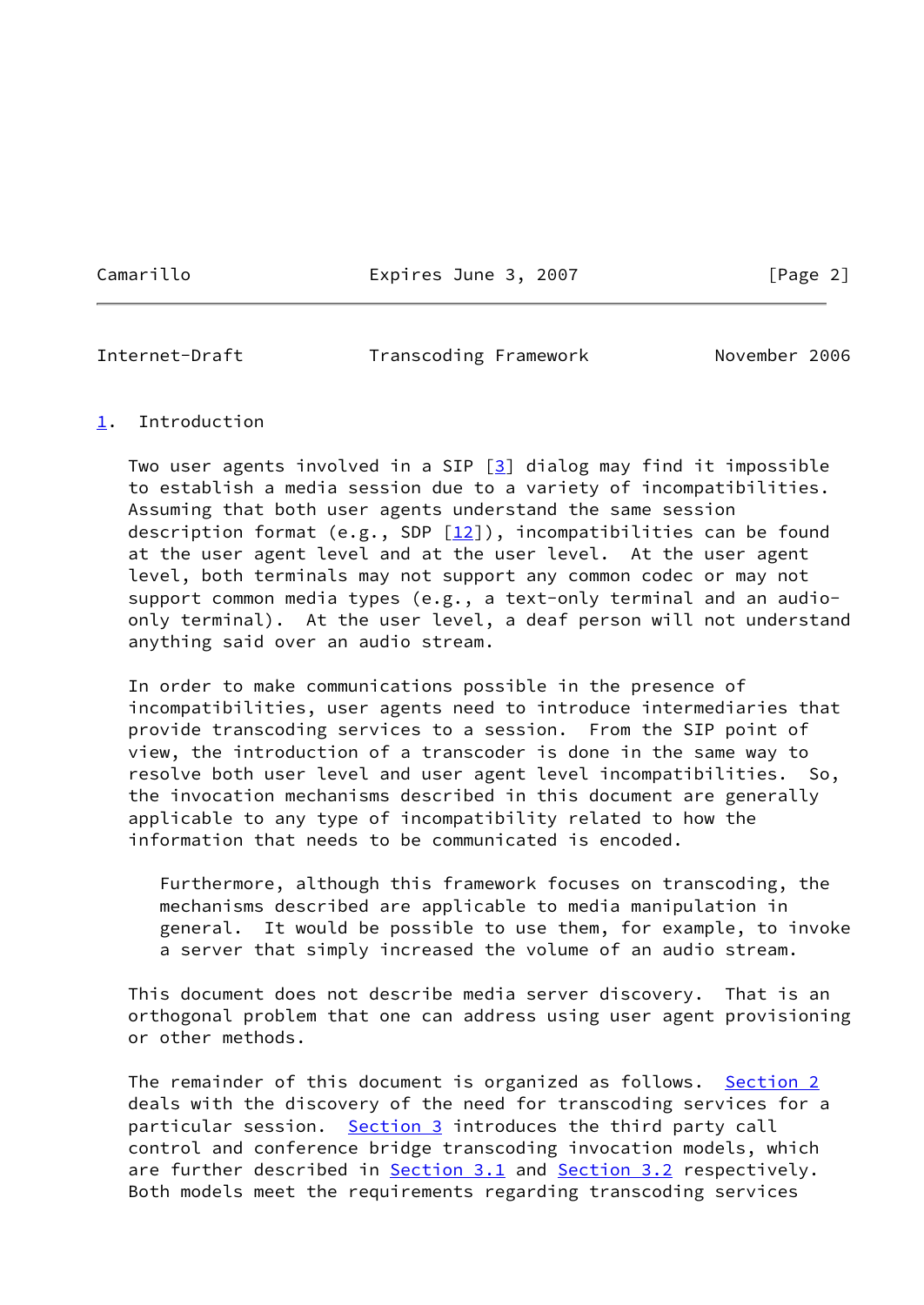invocation in  $RFC3351$  [[6\]](#page-9-4) to support deaf, hard of hearing, and speech-impaired individuals.

#### <span id="page-3-0"></span>[2](#page-3-0). Discovery of the Need for Transcoding Services

 According to the one-party consent model defined in [RFC 3238](https://datatracker.ietf.org/doc/pdf/rfc3238) [\[2\]](#page-9-5), services that involve media manipulation invocation are best invoked by one of the end-points involved in the communication, as opposed to being invoked by an intermediary in the network. Following this principle, one of the end-points should be the one detecting that transcoding is needed for a particular session.

| Camarillo | Expires June 3, 2007 | [Page 3] |
|-----------|----------------------|----------|
|           |                      |          |

<span id="page-3-1"></span>Internet-Draft Transcoding Framework November 2006

 In order to decide whether or not transcoding is needed, a user agent needs to know the capabilities of the remote user agent. A user agent acting as an offerer  $[4]$  $[4]$  typically obtains this knowledge by downloading a presence document that includes media capabilities (e.g., Bob is available on a terminal that only supports audio) or by getting an SDP description of media capabilities as defined in [RFC](https://datatracker.ietf.org/doc/pdf/rfc3264) [3264](https://datatracker.ietf.org/doc/pdf/rfc3264) [\[4\]](#page-9-6).

Presence documents are typically received in a NOTIFY  $[5]$  $[5]$  request as a result of a subscription. SDP media capabilities descriptions are typically received in a 200 (OK) response to an OPTIONS request or in a 488 (Not Acceptable Here) response to an INVITE.

 In the absence of presence information, routing logic that involves parallel forking to several user agents may make it difficult (or impossible) for the caller to know which user agent will answer the next call attempt. For example, a call attempt may reach the user's voice mail while the next one may reach a SIP phone where the user is available. If both terminating user agents have different capabilities, the caller cannot know, even after the first call attempt, whether or not transcoding will be necessary for the session. This is a well-known SIP problem that is referred to as HERFP (Heterogeneous Error Response Forking Problem). Resolving HERFP is outside the scope of this document.

 It is recommended that an offerer does not invoke transcoding services before making sure that the answerer does not support the capabilities needed for the session. Making wrong assumptions about the answerer's capabilities can lead to situations where two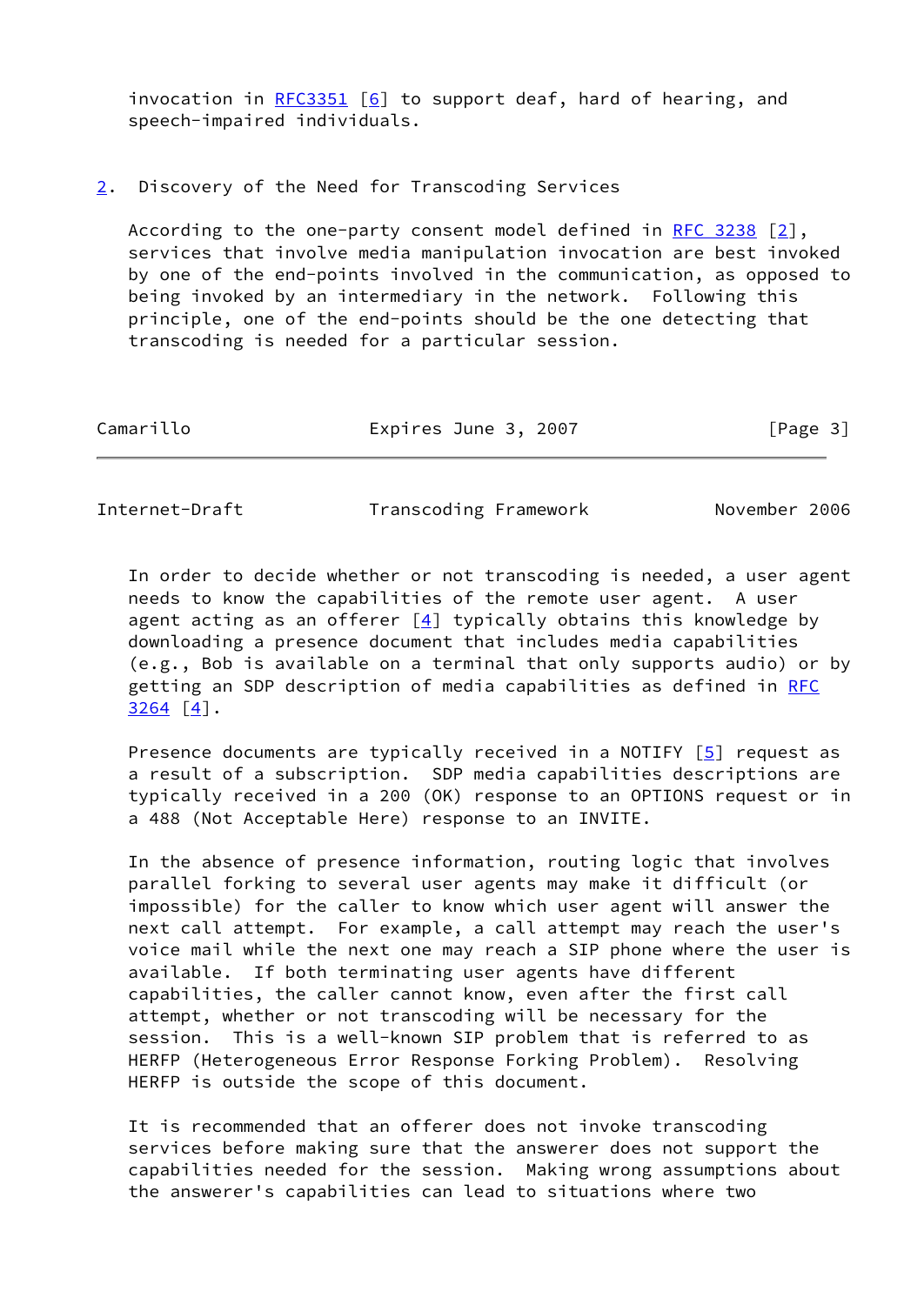transcoders are introduced (one by the offerer and one by the answerer) in a session that would not need any transcoding services at all.

 An example of the situation above is a call between two GSM phones (without using transcoding-free operation). Both phones use a GSM codec, but the speech is converted from GSM to PCM by the originating MSC (Mobile Switching Center) and from PCM back to GSM by the terminating MSC.

 Note that transcoding services can be symmetric (e.g., speech-to-text plus text-to-speech) or asymmetric (e.g., a one-way speech-to-text transcoding for a hearing-impaired user that can talk).

#### <span id="page-4-0"></span>[3](#page-4-0). Transcoding Services Invocation

 Once the need for transcoding for a particular session has been identified as described in [Section 2,](#page-3-0) one of the user agents needs to

| Camarillo | Expires June 3, 2007 | [Page 4] |
|-----------|----------------------|----------|
|           |                      |          |

<span id="page-4-2"></span>Internet-Draft Transcoding Framework November 2006

invoke transcoding services.

 As stated earlier, transcoder location is outside the scope of this document. So, we assume that the user agent invoking transcoding services knows the URI of a server that provides them.

 Invoking transcoding services from a server (T) for a session between two user agents (A and B) involves establishing two media sessions; one between A and T and another between T and B. How to invoke T's services (i.e., how to establish both A-T and T-B sessions) depends on how we model the transcoding service. We have considered two models for invoking a transcoding service. The first is to use third party call control  $[7]$  $[7]$ , also referred to as 3pcc. The second is to use a (dial-in and dial-out) conference bridge that negotiates the appropriate media parameters on each individual leg (i.e., A-T and  $T-B$ ).

 [Section 3.1](#page-4-1) analyzes the applicability of the third party call control model and [Section 3.2](#page-6-0) analyzes the applicability of the conference bridge transcoding invocation model.

<span id="page-4-1"></span>[3.1](#page-4-1). Third Party Call Control Transcoding Model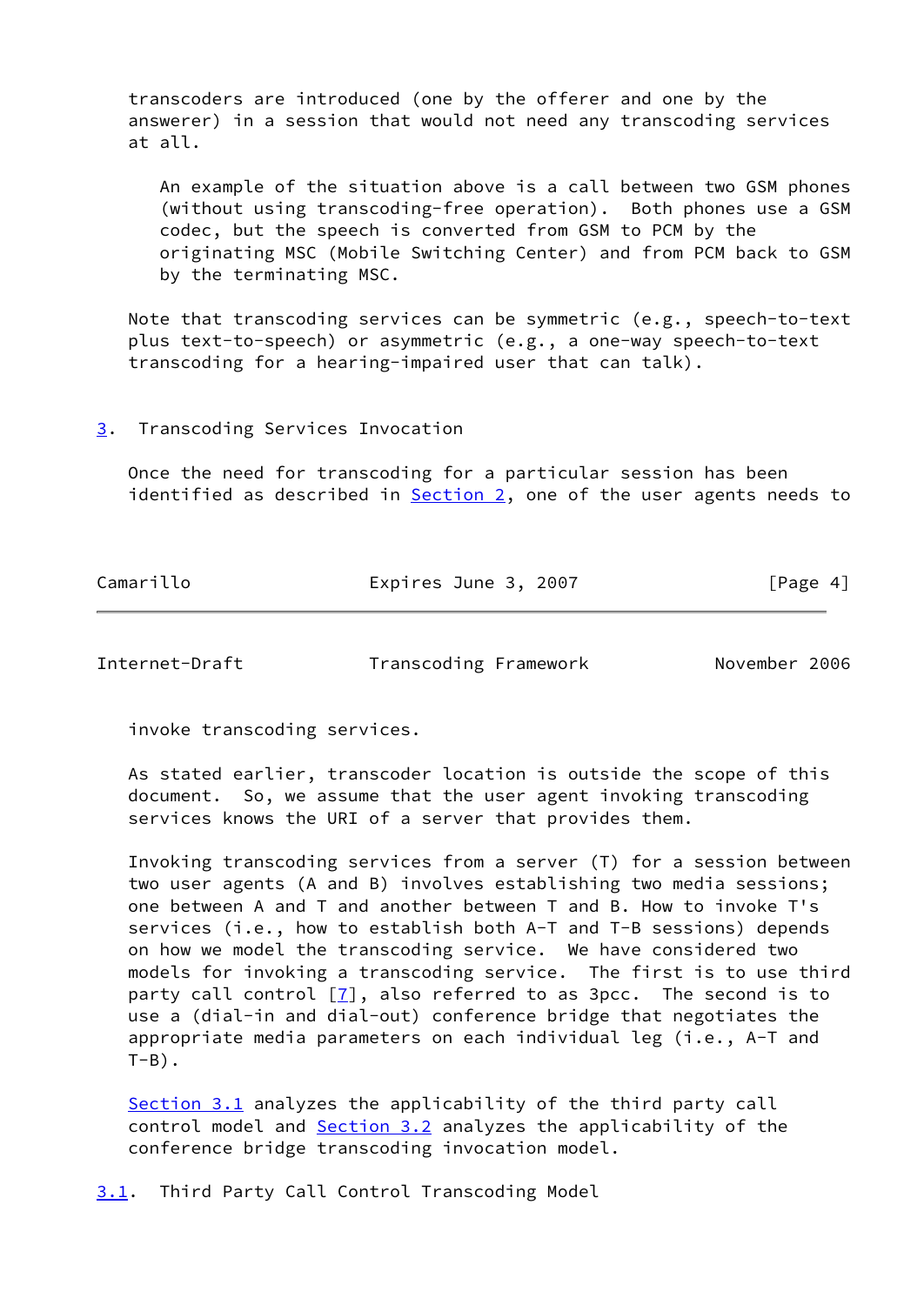In the 3pcc transcoding model, defined in  $[10]$  $[10]$ , the user agent invoking the transcoding service has a signalling relationship with the transcoder and another signalling relationship with the remote user agent. There is no signalling relationship between the transcoder and the remote user agent, as shown in Figure 1.

Camarillo **Expires June 3, 2007** [Page 5]

<span id="page-5-0"></span>Internet-Draft Transcoding Framework November 2006

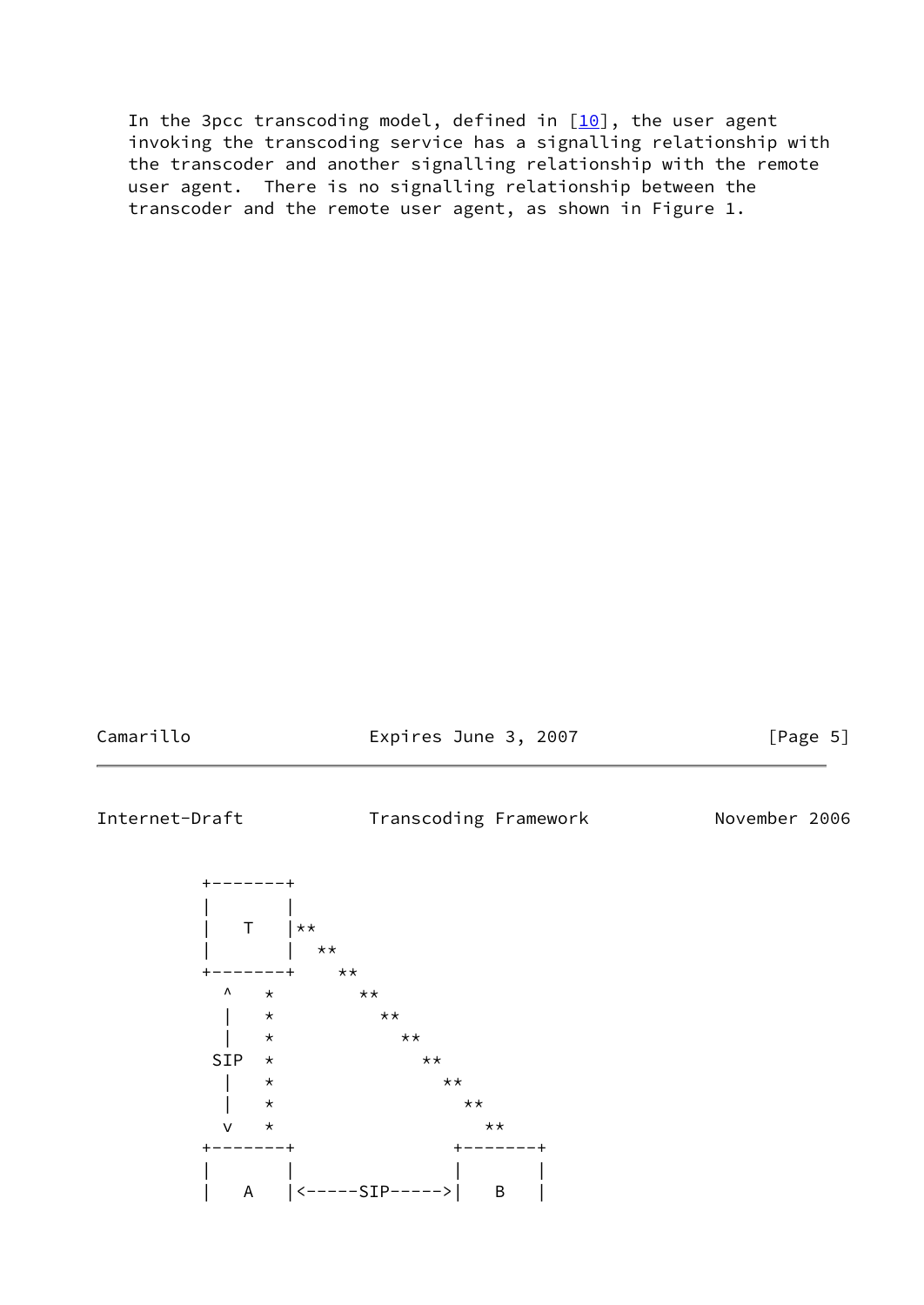<-SIP-> Signalling \*\*\*\*\*\*\* Media

Figure 1: Third party call control model

 This model is suitable for advanced endpoints that are able to perform third party call control. It allows end-points to invoke transcoding services on a stream basis. That is, the media streams that need transcoding are routed through the transcoder while the streams that do not need it are sent directly between the endpoints. This model also allows to invoke one transcoder for the sending direction and a different one for the receiving direction of the same stream.

 Invoking a transcoder in the middle of an ongoing session is also quite simple. This is useful when session changes occur (e.g., an audio session is upgraded to an audio/video session) and the end points cannot cope with the changes (e.g., they had common audio codecs but no common video codecs).

 The privacy level that is achieved using 3pcc is high, since the transcoder does not see the signalling between both end-points. In this model, the transcoder only has access to the information that is strictly needed to perform its function.

<span id="page-6-0"></span>[3.2](#page-6-0). Conference Bridge Transcoding Model

 In a centralized conference, there are a number of media streams between the conference server and each participant of a conference.

| Camarillo | Expires June 3, 2007 |  | [Page 6] |
|-----------|----------------------|--|----------|
|-----------|----------------------|--|----------|

Internet-Draft Transcoding Framework November 2006

 For a given media type (e.g., audio) the conference server sends, over each individual stream, the media received over the rest of the streams, typically performing some mixing. If the capabilities of all the endpoints participating in the conference are not the same, the conference server may have to send audio to different participants using different audio codecs.

Consequently, we can model a transcoding service as a two-party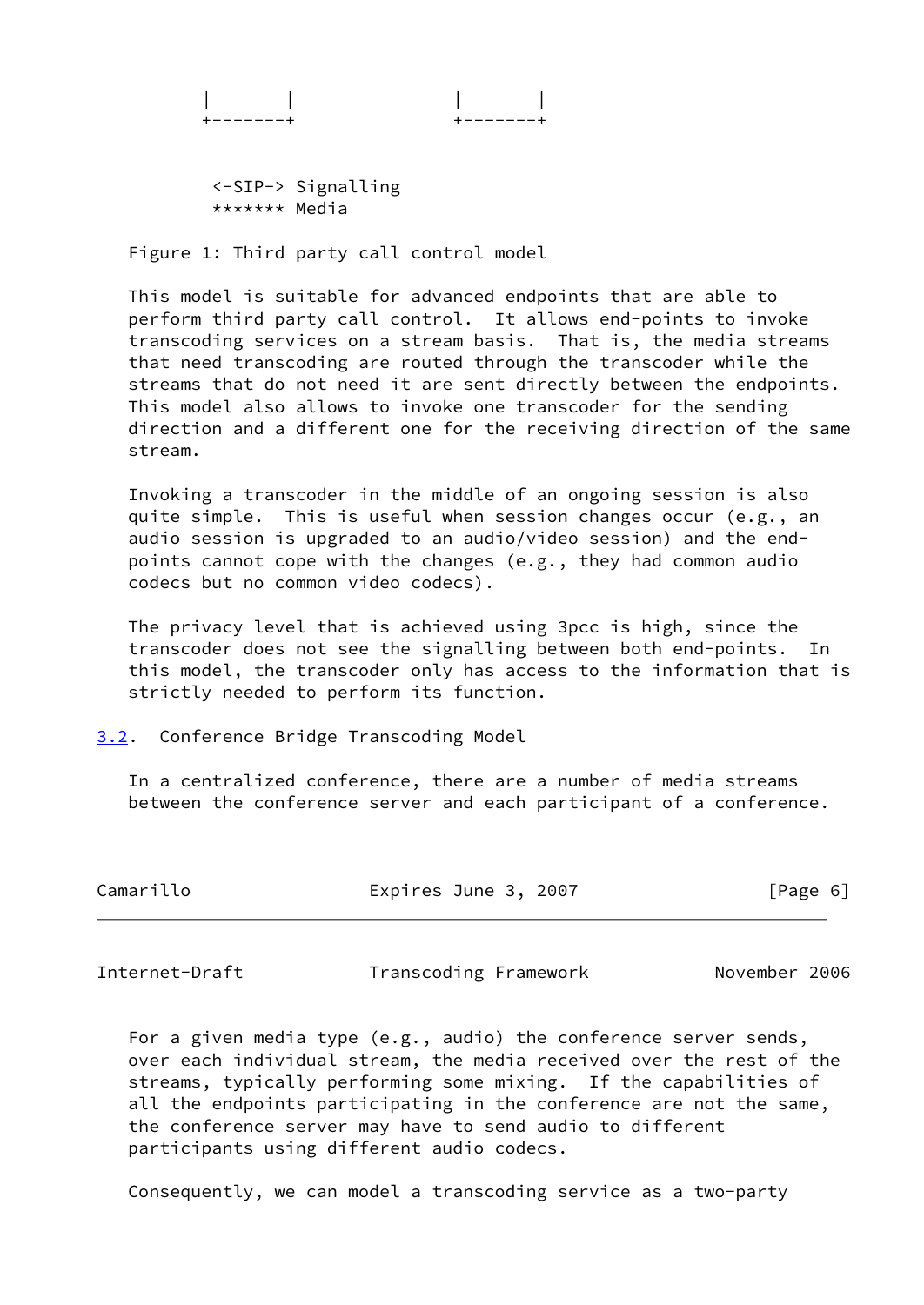conference server that may change not only the codec in use, but also the format of the media (e.g., audio to text).

 Using this model, T behaves as a B2BUA (Back-to-Back User Agent) and the whole A-T-B session is established as described in  $[11]$  $[11]$ . Figure 2 shows the signalling relationships between the end-points and the transcoder.



 <-SIP-> Signalling \*\*\*\*\*\*\* Media

Figure 2: Conference bridge model

 In the conferencing bridge model, the end-point invoking the transcoder is generally involved in less signalling exchanges than in the 3pcc model. This may be an important feature for end-points using low bandwidth or high-delay access links (e.g., some wireless accesses).

On the other hand, this model is less flexible than the 3pcc model.

<span id="page-7-0"></span>

| Camarillo      | Expires June 3, 2007  | [Page 7]      |
|----------------|-----------------------|---------------|
|                |                       |               |
| Internet-Draft | Transcoding Framework | November 2006 |

It is not possible to use different transcoders for different streams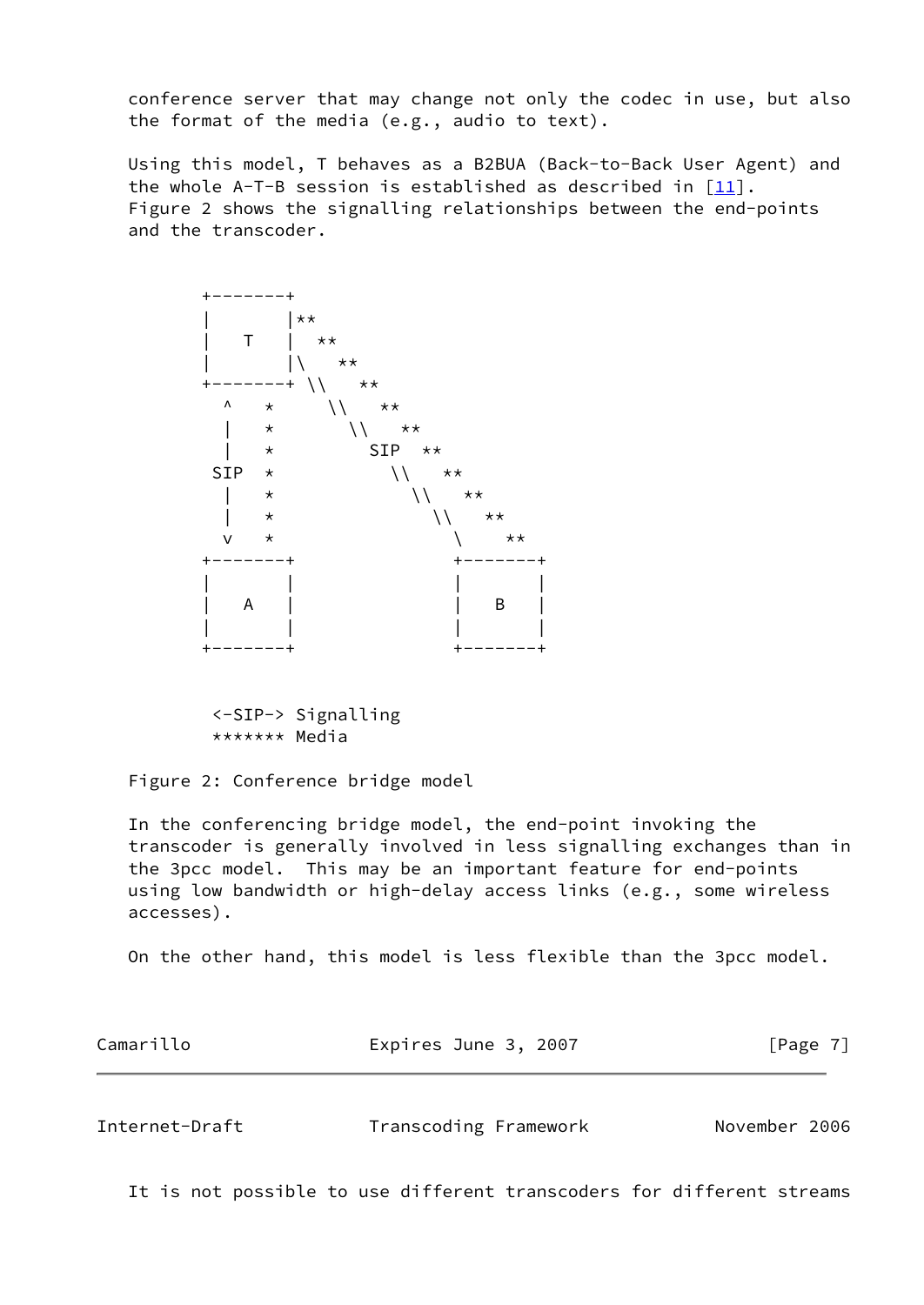or for different directions of a stream.

 Invoking a transcoder in the middle of an ongoing session or changing from one transcoder to another requires the remote end-point to support the Replaces  $[9]$  extension. At present, not many user agents support it.

 Simple end-points that cannot perform 3pcc and thus cannot use the 3pcc model, of course, need to use the conference bridge model.

### <span id="page-8-0"></span>[4](#page-8-0). Security Considerations

 The specifications of the 3pcc and the conferencing transcoding models discuss security issues directly related to the implementation of those models. Additionally, there are some considerations that apply to transcoding in general.

 In a session, a transcoder has access to at least some of the media exchanged between the endpoints. In order to avoid rogue transcoders getting access to those media, it is recommended that endpoints authenticate the transcoder. TLS  $\lceil \frac{1}{2} \rceil$  and S/MIME  $\lceil \frac{8}{2} \rceil$  can be used for this purpose.

 To achieve a higher degree of privacy, endpoints following the 3pcc transcoding model can use one transcoder in one direction and a different one in the other direction. This way, no single transcoder has access to all the media exchanged between the endpoints.

 The fact that transcoders need to access media exchanged between the endpoints implies that endpoints cannot use end-to-end media security mechanisms. Media encryption would not allow the transcoder to access the media and media integrity protection would not allow the transcoder to modify the media (which is obviously necessary to perform the transcoding function). Nevertheless, endpoints can still use media security between the transcoder and themselves.

### <span id="page-8-1"></span>[5](#page-8-1). IANA Considerations

This document does not contain any IANA actions.

### <span id="page-8-2"></span>[6](#page-8-2). Contributors

 This document is the result of discussions amongst the conferencing design team. The members of this team include Eric Burger, Henning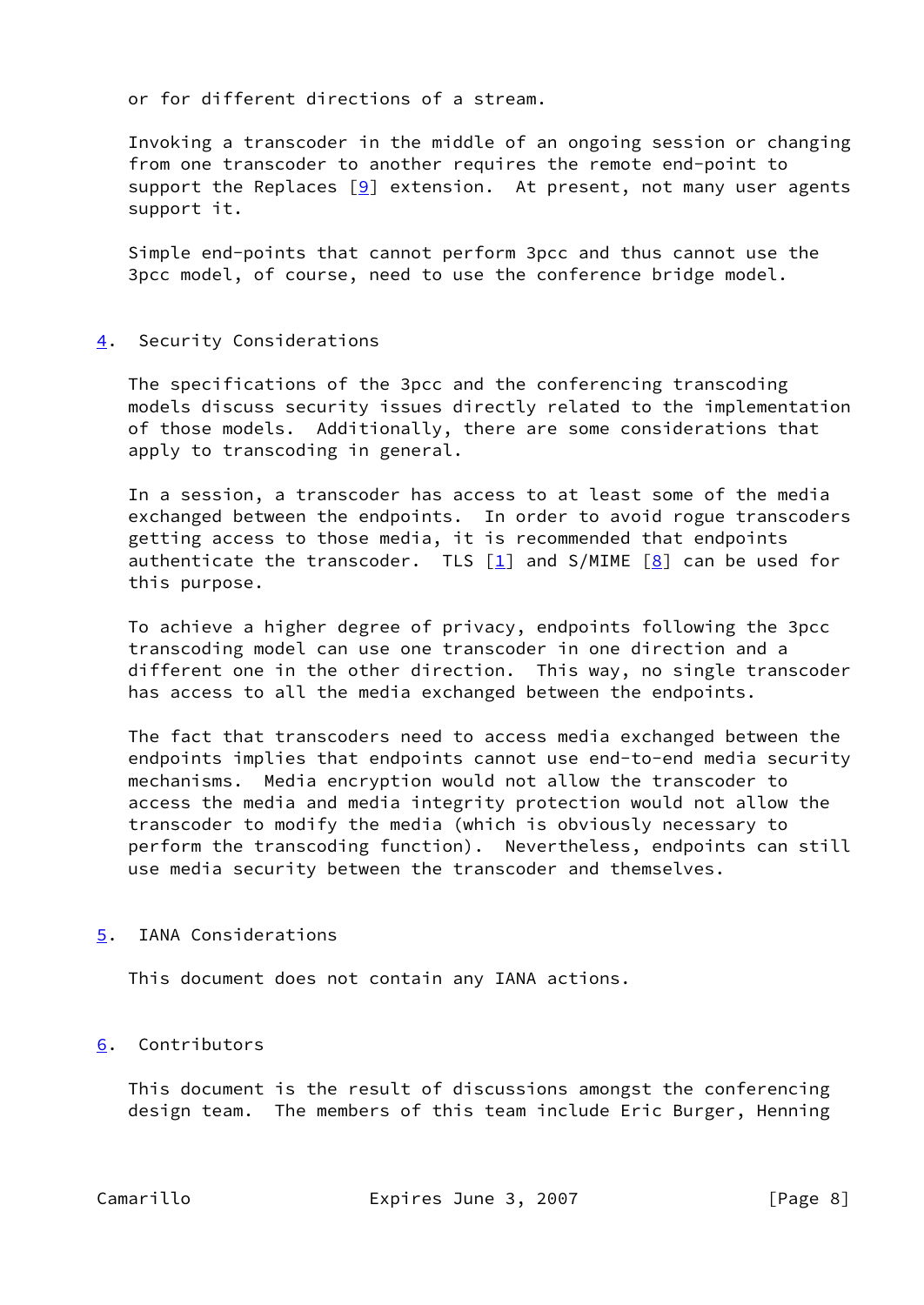<span id="page-9-1"></span>

Internet-Draft Transcoding Framework November 2006

Schulzrinne and Arnoud van Wijk.

# <span id="page-9-0"></span>[7](#page-9-0). References

<span id="page-9-2"></span>[7.1](#page-9-2). Normative References

- <span id="page-9-11"></span>[1] Dierks, T. and C. Allen, "The TLS Protocol Version 1.0", [RFC 2246](https://datatracker.ietf.org/doc/pdf/rfc2246), January 1999.
- <span id="page-9-5"></span> [2] Floyd, S. and L. Daigle, "IAB Architectural and Policy Considerations for Open Pluggable Edge Services", [RFC 3238](https://datatracker.ietf.org/doc/pdf/rfc3238), January 2002.
- <span id="page-9-3"></span> [3] Rosenberg, J., Schulzrinne, H., Camarillo, G., Johnston, A., Peterson, J., Sparks, R., Handley, M., and E. Schooler, "SIP: Session Initiation Protocol", [RFC 3261,](https://datatracker.ietf.org/doc/pdf/rfc3261) June 2002.
- <span id="page-9-6"></span> [4] Rosenberg, J. and H. Schulzrinne, "An Offer/Answer Model with Session Description Protocol (SDP)", [RFC 3264,](https://datatracker.ietf.org/doc/pdf/rfc3264) June 2002.
- <span id="page-9-7"></span> [5] Roach, A., "Session Initiation Protocol (SIP)-Specific Event Notification", [RFC 3265](https://datatracker.ietf.org/doc/pdf/rfc3265), June 2002.
- <span id="page-9-4"></span> [6] Charlton, N., Gasson, M., Gybels, G., Spanner, M., and A. van Wijk, "User Requirements for the Session Initiation Protocol (SIP) in Support of Deaf, Hard of Hearing and Speech-impaired Individuals", [RFC 3351,](https://datatracker.ietf.org/doc/pdf/rfc3351) August 2002.
- <span id="page-9-8"></span> [7] Rosenberg, J., Peterson, J., Schulzrinne, H., and G. Camarillo, "Best Current Practices for Third Party Call Control (3pcc) in the Session Initiation Protocol (SIP)", [BCP 85](https://datatracker.ietf.org/doc/pdf/bcp85), [RFC 3725](https://datatracker.ietf.org/doc/pdf/rfc3725), April 2004.
- <span id="page-9-12"></span> [8] Ramsdell, B., "Secure/Multipurpose Internet Mail Extensions (S/MIME) Version 3.1 Certificate Handling", [RFC 3850](https://datatracker.ietf.org/doc/pdf/rfc3850), July 2004.
- <span id="page-9-10"></span> [9] Mahy, R., Biggs, B., and R. Dean, "The Session Initiation Protocol (SIP) "Replaces" Header", [RFC 3891](https://datatracker.ietf.org/doc/pdf/rfc3891), September 2004.
- <span id="page-9-9"></span> [10] Camarillo, G., Burger, E., Schulzrinne, H., and A. van Wijk, "Transcoding Services Invocation in the Session Initiation Protocol (SIP) Using Third Party Call Control (3pcc)", [RFC 4117](https://datatracker.ietf.org/doc/pdf/rfc4117), June 2005.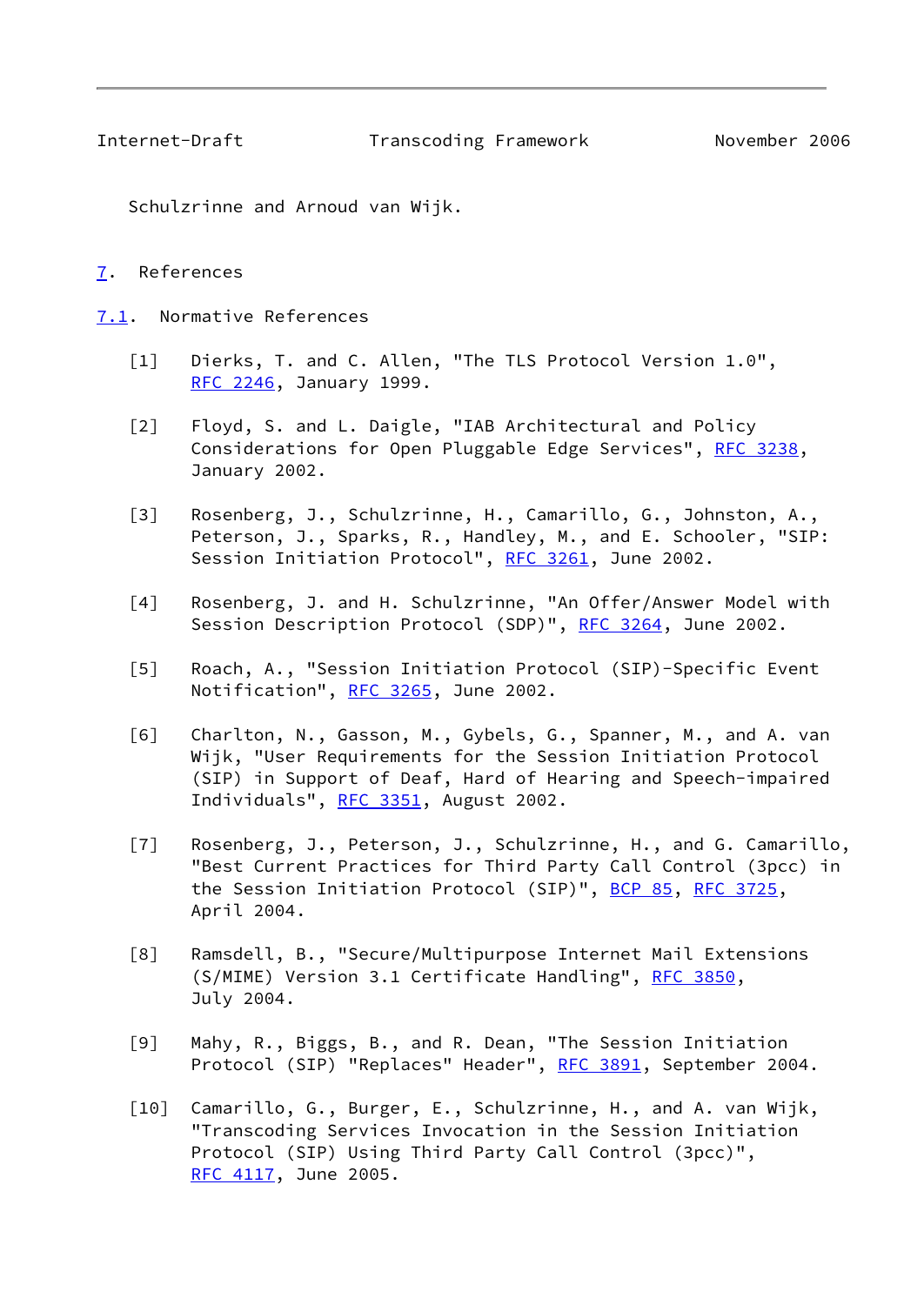<span id="page-10-3"></span> [11] Camarillo, G., "The Session Initiation Protocol (SIP) Conference Bridge Transcoding Model",

<span id="page-10-1"></span>

| Camarillo      | Expires June 3, 2007  | [Page 9]      |
|----------------|-----------------------|---------------|
| Internet-Draft | Transcoding Framework | November 2006 |

 [draft-ietf-sipping-transc-conf-03](https://datatracker.ietf.org/doc/pdf/draft-ietf-sipping-transc-conf-03) (work in progress), June 2006.

- <span id="page-10-2"></span><span id="page-10-0"></span>[7.2](#page-10-0). Informative References
	- [12] Handley, M., "SDP: Session Description Protocol", [draft-ietf-mmusic-sdp-new-26](https://datatracker.ietf.org/doc/pdf/draft-ietf-mmusic-sdp-new-26) (work in progress), January 2006.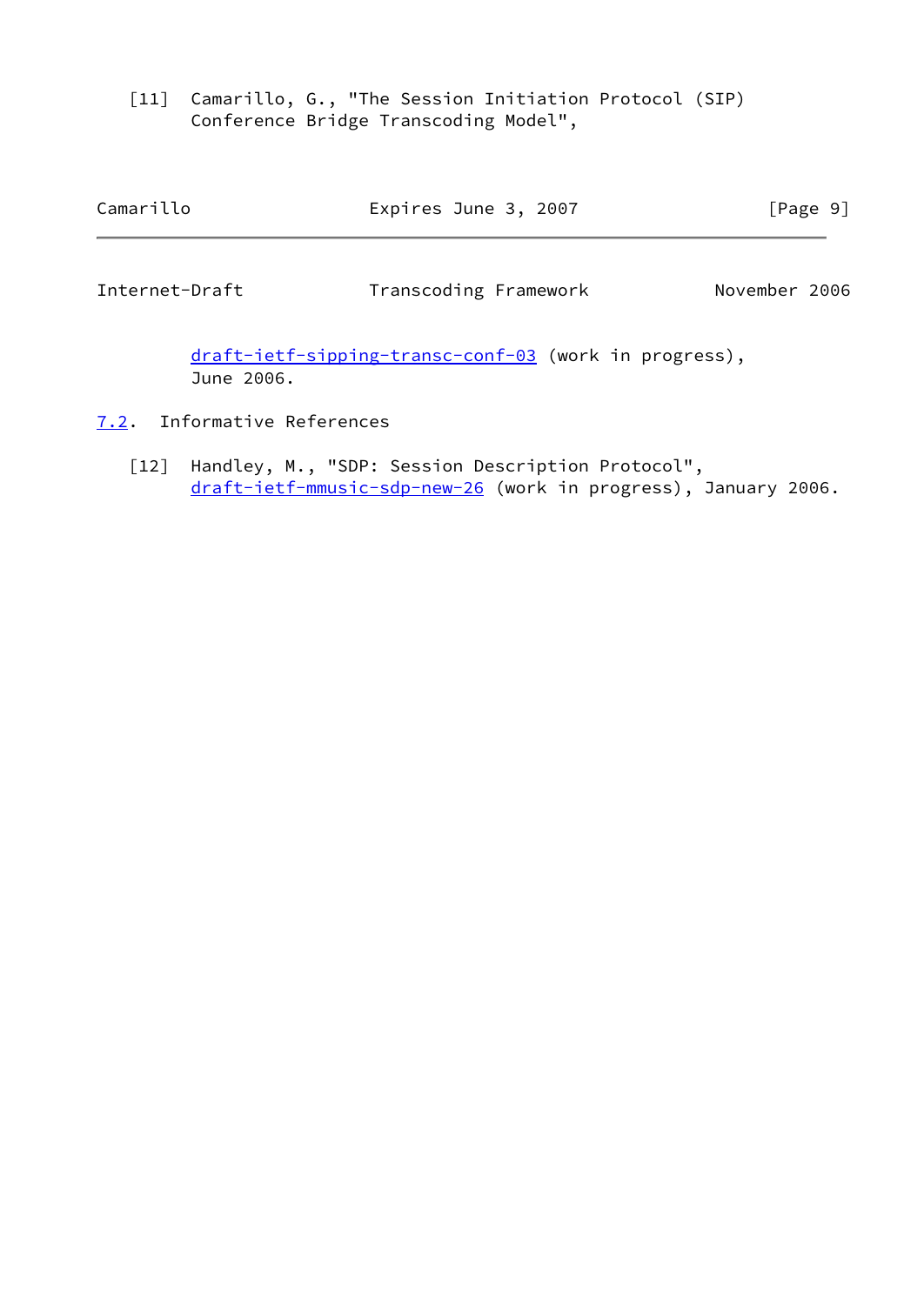<span id="page-11-0"></span>

| Camarillo                                                                  | Expires June 3, 2007  | [Page 10]     |
|----------------------------------------------------------------------------|-----------------------|---------------|
| Internet-Draft                                                             | Transcoding Framework | November 2006 |
| Author's Address                                                           |                       |               |
| Gonzalo Camarillo<br>Ericsson<br>Hirsalantie 11<br>Jorvas 02420<br>Finland |                       |               |
| Email: Gonzalo.Camarillo@ericsson.com                                      |                       |               |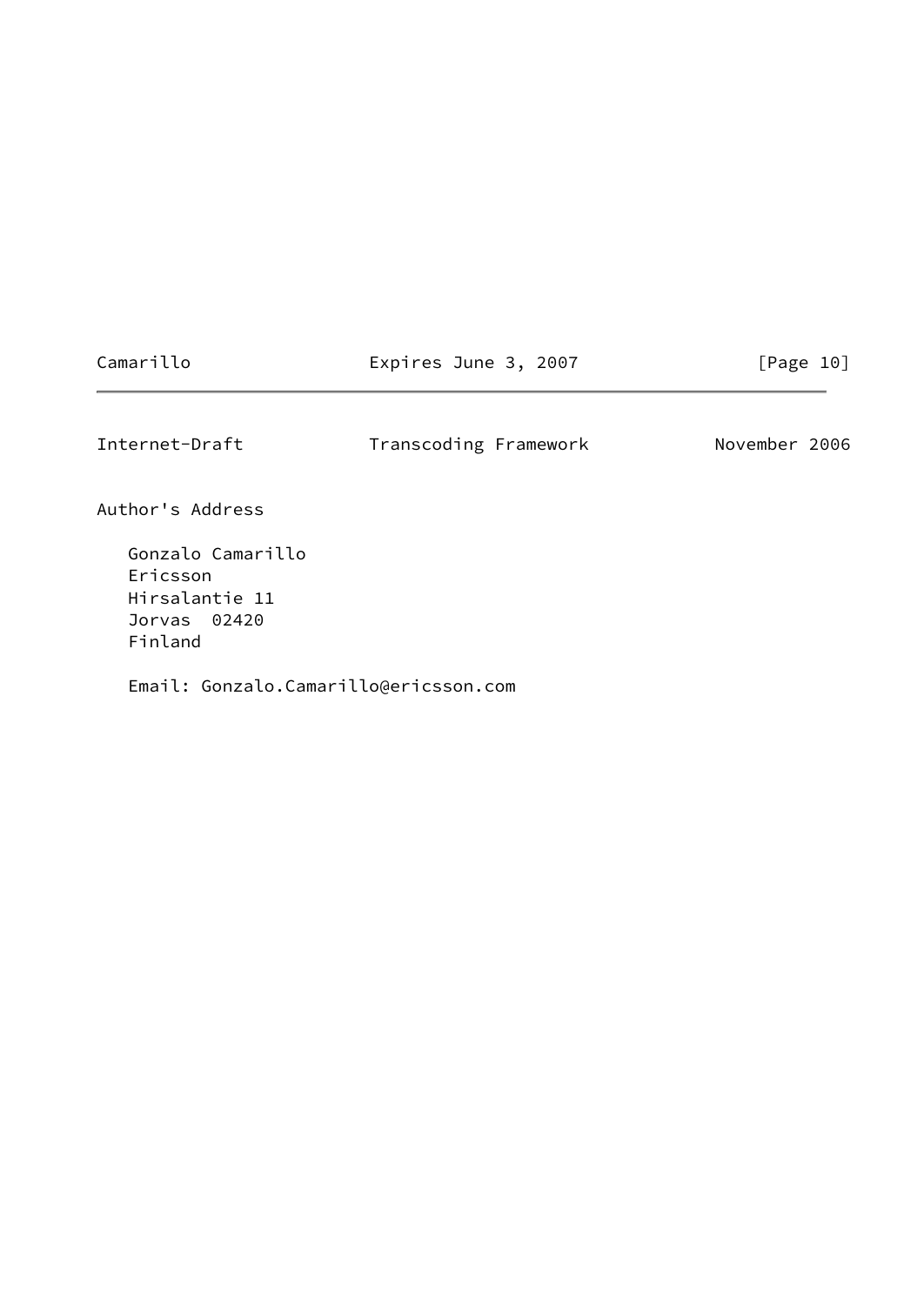Camarillo **Expires June 3, 2007** [Page 11]

<span id="page-12-0"></span>Internet-Draft Transcoding Framework November 2006

## Intellectual Property Statement

 The IETF takes no position regarding the validity or scope of any Intellectual Property Rights or other rights that might be claimed to pertain to the implementation or use of the technology described in this document or the extent to which any license under such rights might or might not be available; nor does it represent that it has made any independent effort to identify any such rights. Information on the procedures with respect to rights in RFC documents can be found in [BCP 78](https://datatracker.ietf.org/doc/pdf/bcp78) and [BCP 79](https://datatracker.ietf.org/doc/pdf/bcp79).

 Copies of IPR disclosures made to the IETF Secretariat and any assurances of licenses to be made available, or the result of an attempt made to obtain a general license or permission for the use of such proprietary rights by implementers or users of this specification can be obtained from the IETF on-line IPR repository at <http://www.ietf.org/ipr>.

 The IETF invites any interested party to bring to its attention any copyrights, patents or patent applications, or other proprietary rights that may cover technology that may be required to implement this standard. Please address the information to the IETF at ietf-ipr@ietf.org.